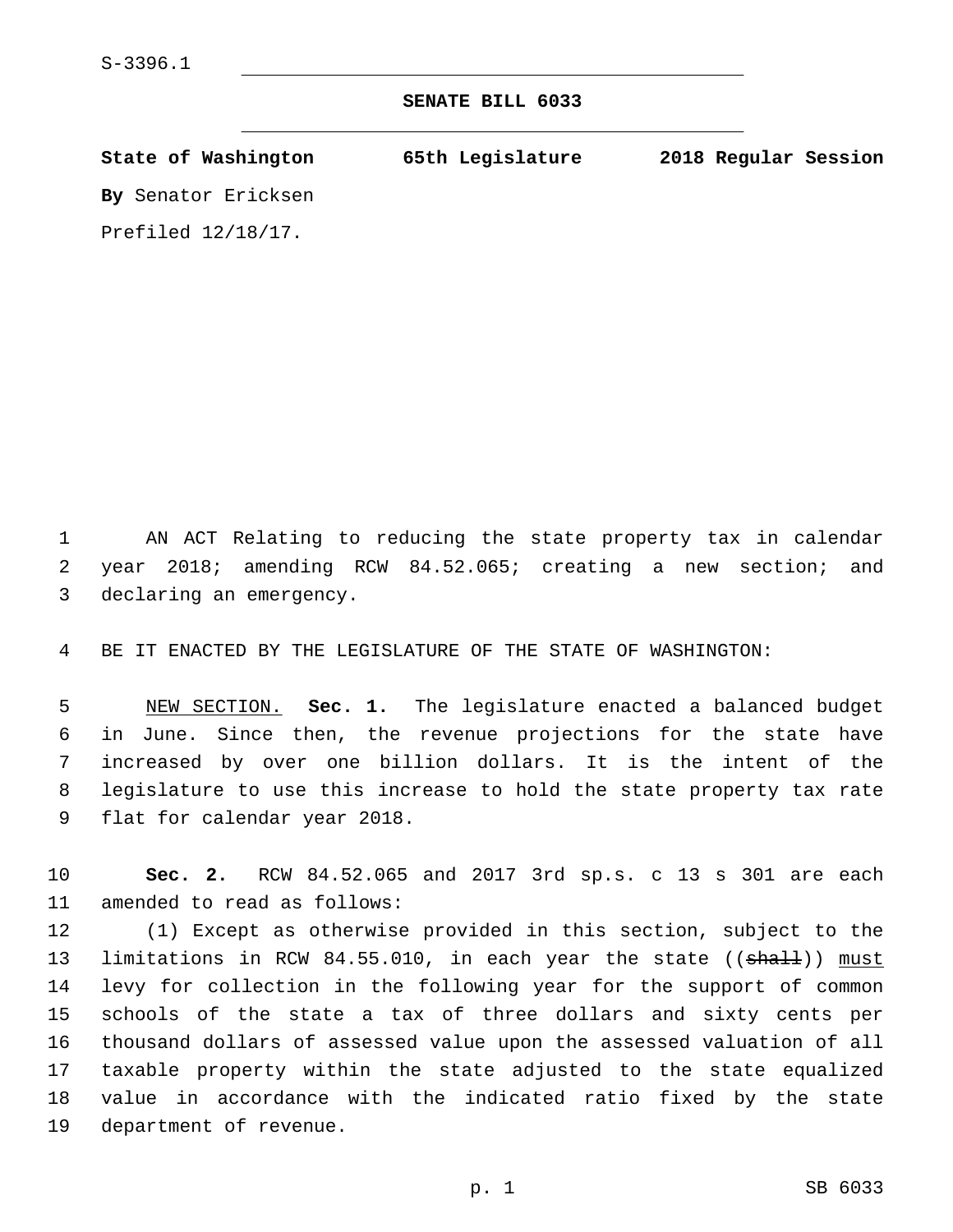(2)(a) In addition to the tax authorized under subsection (1) of this section, the state must levy an additional property tax for the 3 support of common schools of the state.

 (i) For taxes levied for collection in calendar years 2018 through 2021, the rate of tax is the rate necessary to bring the aggregate rate for state property tax levies levied under this subsection and subsection (1) of this section to a combined rate of one dollar and eighty-nine cents per thousand dollars of assessed value in calendar year 2018 and two dollars and seventy cents per 10 thousand dollars of assessed value in calendar years 2019 through 11 2021. The state property tax levy rates provided in this subsection (2)(a)(i) are based upon the assessed valuation of all taxable property within the state adjusted to the state equalized value in accordance with the indicated ratio fixed by the state department of 15 revenue.

 (ii) For taxes levied for collection in calendar year 2022 and thereafter, the tax authorized under this subsection (2) is subject 18 to the limitations of chapter 84.55 RCW.

 (b) Taxes collected under this subsection (2) must be deposited 20 into the state general fund.

 (3) For taxes levied for collection in calendar years 2019 through 2021, the state property taxes levied under subsections (1) and (2) of this section are not subject to the limitations in chapter 24 84.55 RCW.

 (4) For taxes levied for collection in calendar year 2022 and thereafter, the aggregate rate limit for state property taxes levied under subsections (1) and (2) of this section is three dollars and sixty cents per thousand dollars of assessed value upon the assessed valuation of all taxable property within the state adjusted to the state equalized value in accordance with the indicated ratio fixed by 31 the state department of revenue.

 (5) For property taxes levied for collection in calendar years 2019 through 2021, the rate of tax levied under subsection (1) of this section is the actual rate that was levied for collection in calendar year 2018 under subsection (1) of this section.

 (6) As used in this section, "the support of common schools" includes the payment of the principal and interest on bonds issued for capital construction projects for the common schools.